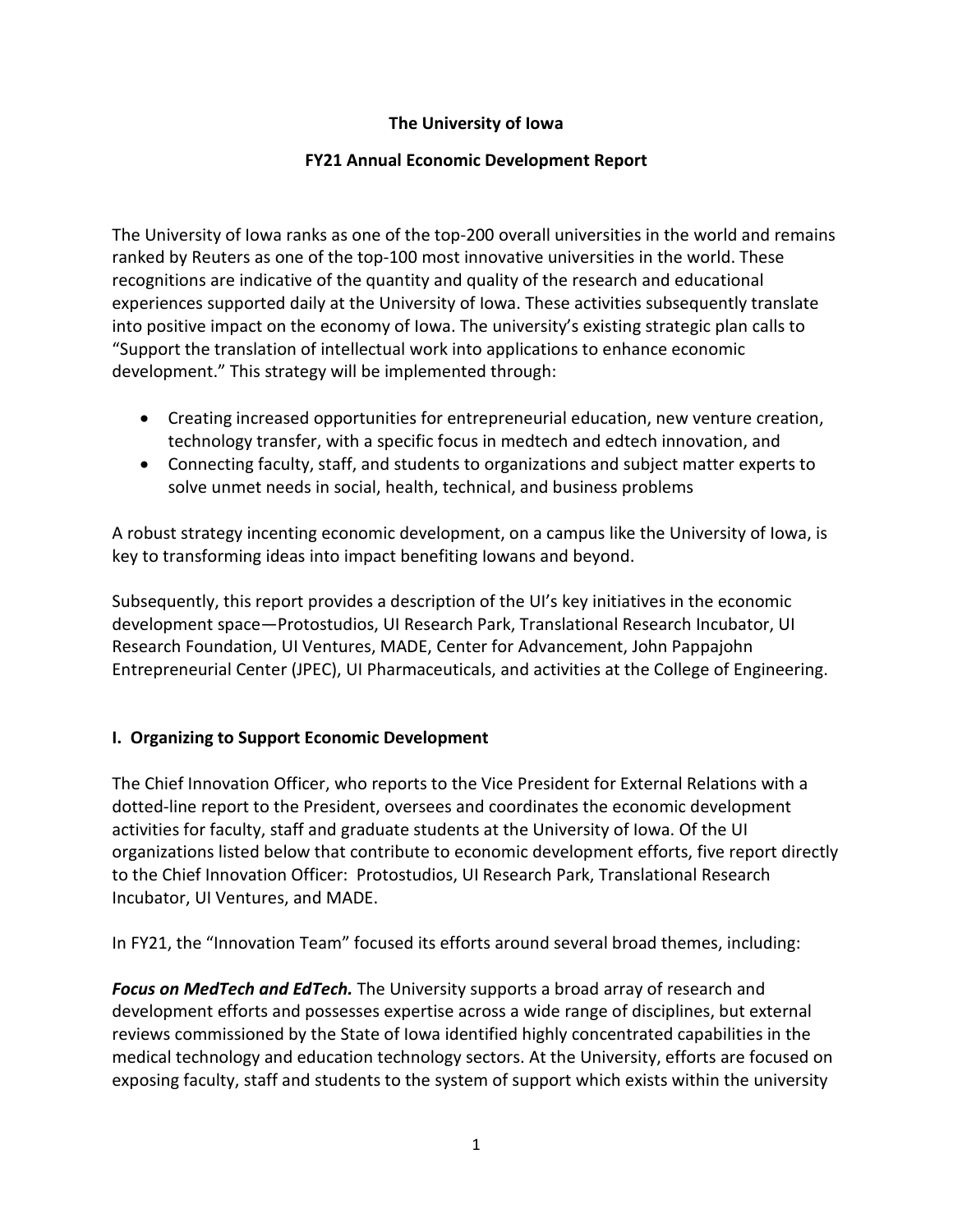and in the surrounding community to assist them in transitioning their research or other ideas towards commercialization, and enable student participation.

*Mobilizing an External Network.* Drawing on a broad network of contacts in the medical device industry and the venture capital community, the Innovation Team is exposing UI start-ups and entrepreneurially minded faculty, staff and students to skills and connections heretofore not readily available on the Iowa campus. The network of individuals able to assess start-ups, offer strategic and experiential assistance, and connect them to talent not resident to Iowa. These volunteers are complemented by an expanding stable of Entrepreneurs in Residence.

*Creating a Concierge Service to Support UI Faculty Innovations.* Under the direction of UI Ventures, the Innovation Team has begun laying the groundwork for a comprehensive suite of services to assist UI faculty looking to engage the innovative process. This service has and will continue to connect entrepreneurial faculty and companies with strategic support from medtech venture capital and industry knowledge, FDA guidance, intellectual property or clinical study guidance and reimbursement strategies. In FY21, emphasis was on growing the nascent support structures, which were launched in FY20, and continued outreach for Biomedical engineering, and the Colleges of Dentistry, Nursing, Medicine, Pharmacy and Education.

*Extending Advanced Prototyping Services to Medical Innovators.* With the financial support of the IEDA, Protostudios acquired an advanced anatomical printer to assist medical device innovators. The new machine is located inside the UI Hospitals and Clinics and has enabled Protostudios to better reach, engage and support medical innovators. Throughout FY20-21, this new office established itself and is now serving increasing numbers of clients devising medical device products and concepts.

*Expansion of GAP Funding Programs.* In both FY19 and 20 in partnership with the College of Medicine, the Innovation Team designed and administered \$100,000 GAP funds to promote faculty innovation in medical device and software. The Innovation Team solicited entries, review by external experts, coordinated the evaluation of the entries, and administered the funds. That model has rolled out to include competitions at the Colleges of Engineering, Nursing, and Education thus far. Encouraging proof of concept and translational projects is a key building block in the Economic Development pipeline. In addition to meeting practical and clinical needs, the projects provide a resource for innovative faculty to promote a more inventive culture.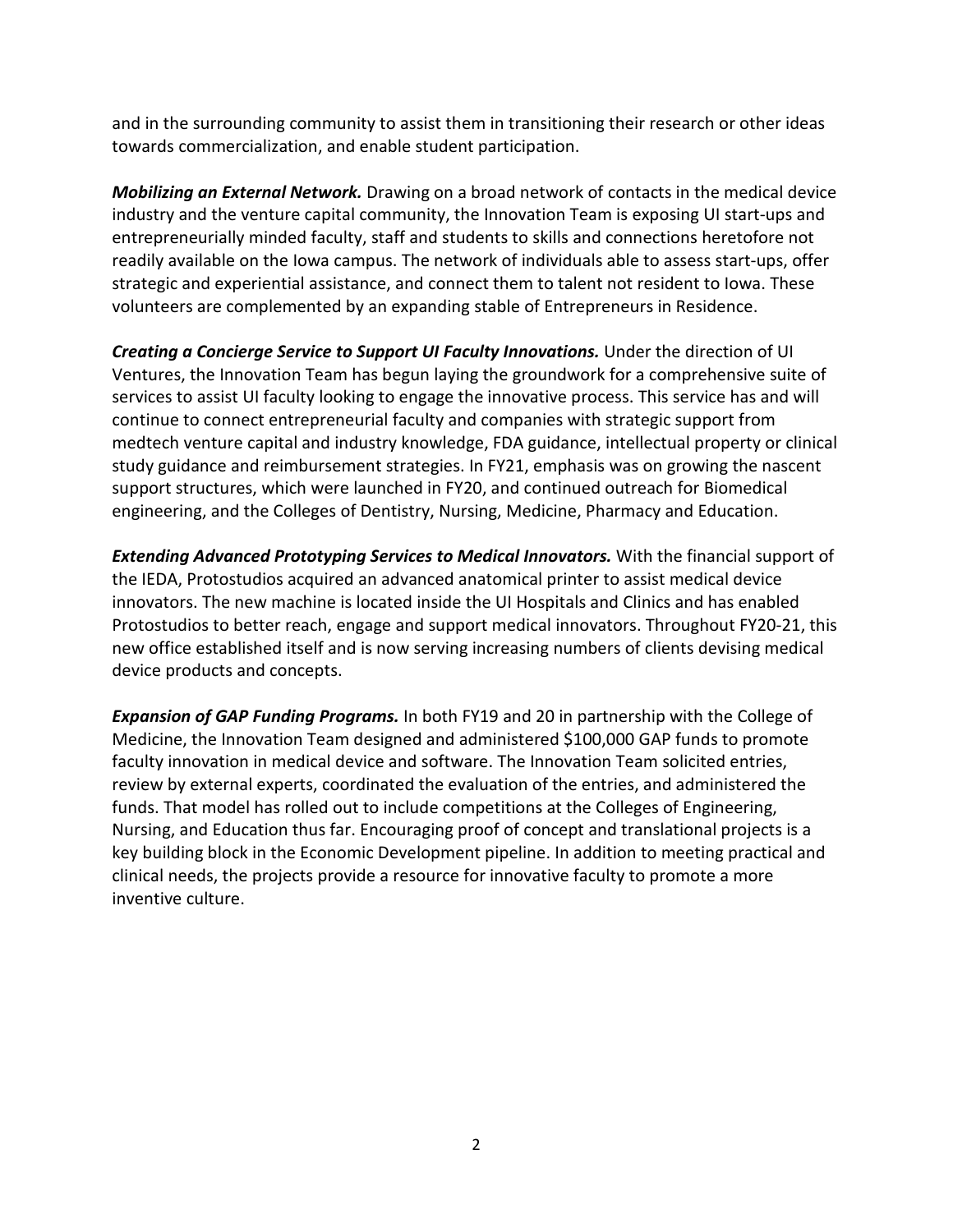## **III. University of Iowa Economic Development Infrastructure**



Research and scholarship from faculty and staff at the University of Iowa often lead to the discovery of innovations that can improve the quality of life for people in the state, the nation, and worldwide. The University of Iowa Research Foundation (UIRF) works to obtain intellectual property protection—like patents and copyrights—on these innovations and partners with industry for the commercial development of new products and services.

UIRF is part of the Office of the Vice President for Research and works to deliver UI innovations out into the world by:

- Building relationships with researchers through intellectual property protection and commercialization;
- Working collaboratively with industry through intellectual property licensing and other partnerships

UIRF manages a diverse portfolio of inventions including educational materials, engineering advancements and physical materials, imaging and diagnostics technologies, and a variety of therapeutic inventions.

Technology transfer is an integral part of all Research 1 universities in the U.S., and UIRF has been serving as the University of Iowa's technology transfer office since its founding in 1975. Many at UI are familiar with UIRF's largest commercialization success: the Department of Microbiology and Immunology's CMV promoter. This 1983 invention was licensed by UIRF to over 120 companies and generated over \$170 million for the inventor and the university. Because of the phenomenal success of this invention, the university community often overlooks the number of other UI inventions currently on the market, including:

- the Zimmer Biomet Trabecular Metal Total Ankle;
- the English-language mobile app tutorial *Sounds of Speech*;
- IDx-DR, the first ever diagnostic artificial intelligence algorithm to receive FDA approval (for detection of diabetic retinopathy); and
- a mobile learning platform that aids dental and nursing students worldwide.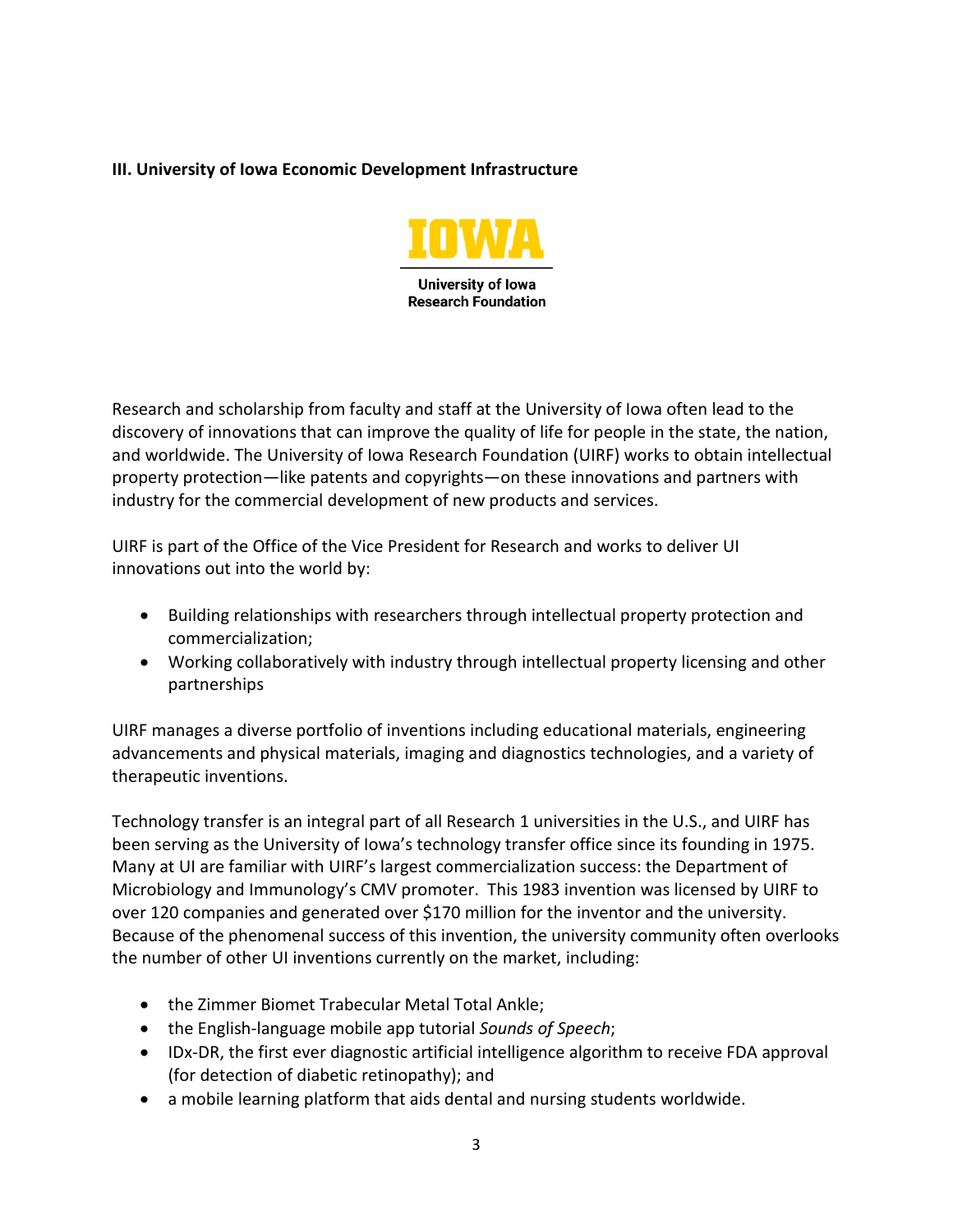In the last few years, UIRF has inked deals with companies for products ranging from cranial plates for traumatic brain injury, gene therapies for cystic fibrosis (UIRF's licensee was acquired in 2018 as part of a \$3 billion deal with Sumitomo Dainippon Pharma), CRISPR tools to treat neurological disorders, a new high school equivalency exam, a dietary supplement for companion animals, a device to treat atrial fibrillation (UIRF's licensee was acquired by Boston Scientific this year), to LED gas sensors (UIRF's licensee had its first commercial sale this year).

After nominations from UIRF, two UI inventors have been inducted into the National Academy of Inventors. Through its commercialization efforts, UIRF helps our researchers expand the relevance of their work to have a direct impact on people's lives.

In addition to the public impact, UIRF's activities directly enhance UI's research mission in ways large and small:

- Revenue from licensing paid to colleges, departments, and the OVPR, in the amount of \$14.8 million in the last ten years.
- Many UIRF licensing deals lead to sponsored research in the UI inventors' labs, and all sponsored research agreements, including SBIR/STTR grants, include intellectual property and licensing provisions.
- Many grantors—foundations, companies, consortia, and increasingly federal agencies expect grantee institutions to demonstrate their robust commercialization capabilities and sometimes detailed commercialization plans in grant submissions.
- Those same granting agencies impose strict, detailed requirements for reporting on inventions made using their funds. For federal agencies, the Bayh Dole Act outlines these requirements from disclosure to patenting activity to licensing to detailed financial reports. Enforcement of these requirements has become more diligent and strict in the last four or five years. UI's research partners HHMI and the VA have similar requirements.
- Federal and foundation grants require researchers to make their research tools widely available. As an alternative to one-off, sometimes time-consuming material transfer agreements (also known as MTAs) requests, UIRF makes these tools available through revenue-bearing licenses. UIRF currently has over a hundred research tools licensed to various companies.

In the past five years, UIRF has worked on over 500 disclosures with over 800 UI researchers from all colleges (including 13 CLAS departments).

## protostudios

Protostudios (https://protostudios.uiowa.edu/) is a state-of-the-art, rapid-prototyping facility located in the MERGE co-working space in downtown Iowa City and at UIHC. It works with UI researchers, researchers from other Iowa universities and healthcare institutions and community members to develop fully functional prototypes of product ideas, allowing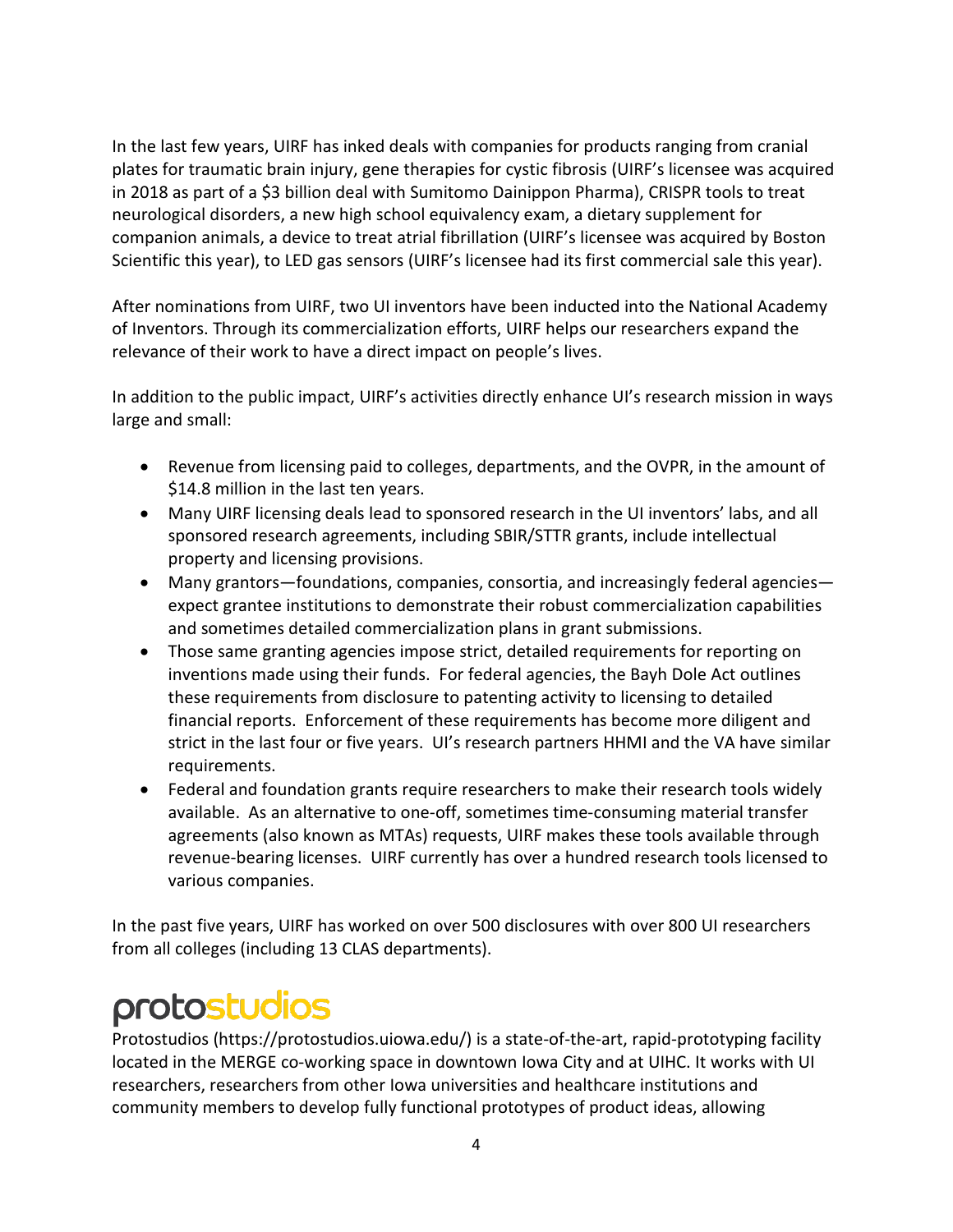innovators to test, redesign, and determine manufacturing paths and demonstrate usability to investors. Protostudios primary focus is on biomedical and electronics prototyping with access to 3D printers (plastics, metals, ceramics) milling, laser/wet jet cutter, printed circuit board fabrication, and consulting from on-staff industrial designers and engineers. Anatomical modeling of human organs prior to complex surgeries is developing into a key value add of Protostudios.

The creation of Protostudios was funded through a \$1.5 million Strategic Infrastructure Fund grant from the Iowa Economic Development Authority, and the authority approved a \$500,000 grant to outfit additional space for new equipment that expands the organization's capabilities.



The UI Research Park (https://researchpark.uiowa.edu/) leases building sites and space to growing technology companies that require sustained research relationships with the university. The Park is home to a business incubator program that has nurtured over 100 UI start-ups and other new ventures since its founding. Incubator tenant companies can draw on both the research and business resources of the university, including access to UI libraries, hazardous waste management services, support for SBIR/STTR grants (Small Business Innovation Research/Small Business Technology Transfer federal grants), educational seminars, networking opportunities, and shipping/package handling.

The BioVentures Center (BVC) in the park contains wet laboratory modules that can be shared for life science companies and office/dry laboratory modules for engineering and technologybased companies. The BioVentures Center wet lab space is currently, and has a waiting list.

The Park is also home to three of the university's specialized core facilities. These facilities provide technical support services critical to the growth of start-up companies as well as existing industry partners:

- Center for Biocatalysis and Bioprocessing operates a microbial fermentation facility and specializes in both upstream and downstream bioprocessing with expertise in process scale up for food products, biofuels, biopharmaceuticals, and other biotechnology products.
- National Advanced Driving Simulator conducts research and development on driving safety for the government, military, and industry partners.
- State Hygienic Laboratory is the state's environmental and public health laboratory, serving all ninety-nine Iowa counties as well as out-of-state clients by testing and tracking infectious diseases and illnesses.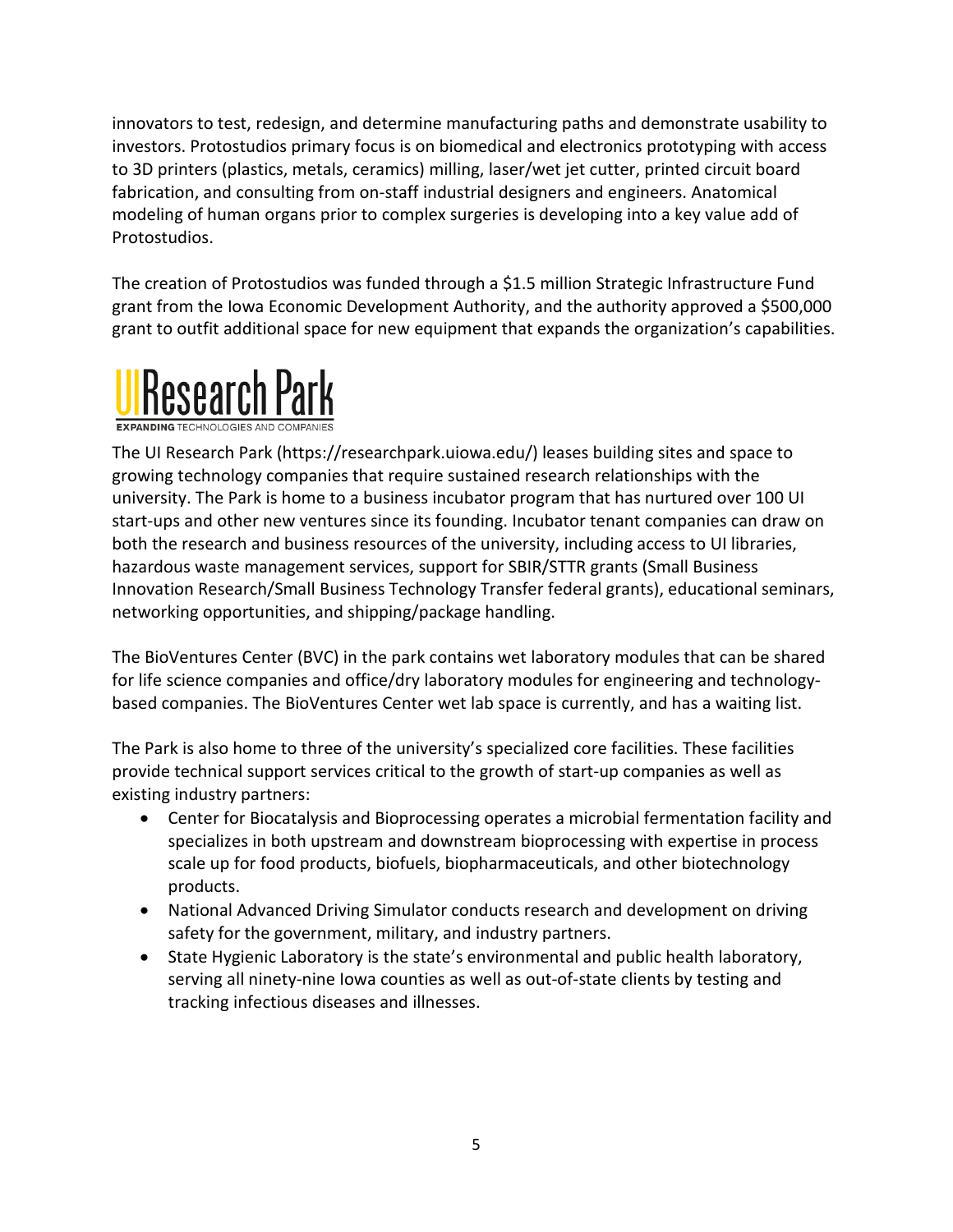

The Translational Research Incubator (TRI) (https://uiventures.uiowa.edu/translationalresearch-incubator) serves as the wet-lab counterpart to Protostudio's dry-lab program. The TRI space, located in the Medical Laboratories building on the university's campus is a complement to the UI Research Park as it can house up to four early-stage research-based biomedical or life science companies focused on commercializing technology developed at the University of Iowa.

Much of the support for TRI goes to purchasing equipment that can be shared among the company tenants. This allows companies to focus their limited resources on technology-specific development to maximize their funding -and do so in close proximity to their day jobs. The space is ideal for small start-ups that need to conduct early-stage proof-of-concept experiments, often with SBIR/STTR funding, in order to attract the investment needed to expand operations at the UI Research Park and other locations in the eastern Iowa region. The TRI space is currently full with a waiting list for occupancy.



UI Ventures [\(https://uiventures.uiowa.edu/\)](https://uiventures.uiowa.edu/) assists university faculty and staff in creating new companies based upon their research. It facilitates connections between the faculty and outside mentors, services and investors and serves as a liaison between the company and university services. Working closely to support the University of Iowa Research Foundation, UI Ventures actively engages with outside investors and business experts to improve visibility of UI companies and bring business expertise to campus. In addition, UI Ventures manages the TRI incubator and operates the MADE program to encourage faculty and staff innovation and entrepreneurship throughout campus.

# MADE

**for** The University of Iowa

Iowa MADE (https://iowamade.org/) is a first of its kind program, in the nation, whose mission is to encourage and facilitate the UI community to bring innovative, need-based products to market with the goal of enhancing economic development at the university as an extension of research and scholarship.

MADE is a manufacturing and e-commerce initiative launched in FY18 with 3 objectives: 1) bring simple, low volume technology to market utilizing local Iowa manufacturing whenever possible; 2) contribute to a cultural transformation around innovation on campus; and 3)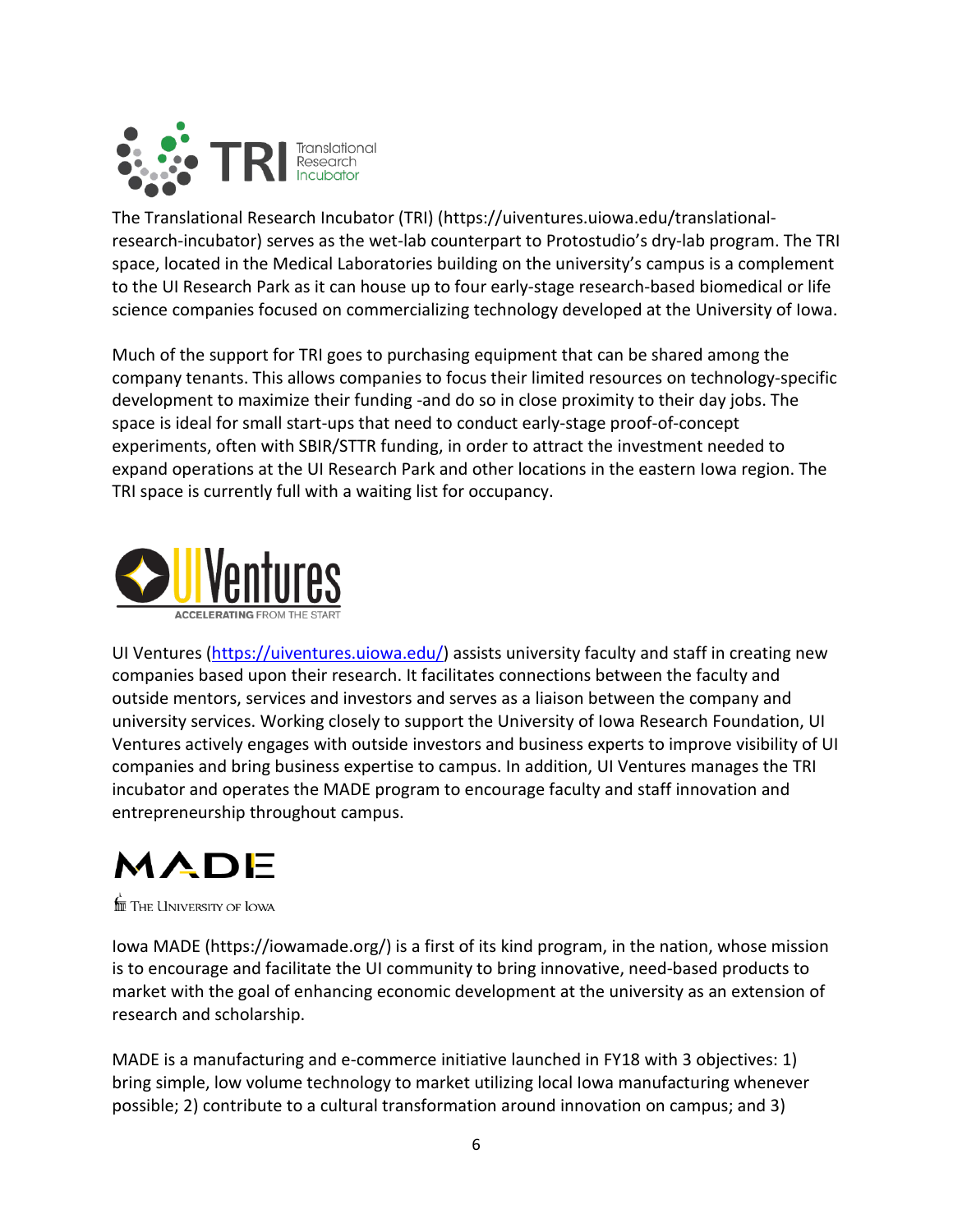provide students with an opportunity to learn first-hand the tools necessary to bring a product to market. The program crosses technology sectors with the first products to launch being low risk medical devices developed at UIHC across several departments. Products are available for sale through the iowamade.org website and revenue is used to reimburse development costs to encourage continued support of innovation and development. All technologies remain available for licensing to an external company through UIRF.

An undergraduate student operations team maintains the FDA compliant quality system, manufacturing, product management, marketing, and sales. These students have the unique opportunity to gain in depth real-world experience and leadership skills on campus to complement their classroom education.



John Pappajohn Entrepreneurial Center

The John Pappajohn Entrepreneurial Center (Iowa JPEC) [\(https://www.iowajpec.org/\)](https://www.iowajpec.org/) offers nationally recognized comprehensive entrepreneurial education programs that are available to all Iowans. At the undergraduate level, Iowa JPEC and the Department of Management and Entrepreneurship offer a BBA in Management with an Entrepreneurial Management Track (oncampus and online) to Tippie College of Business students. Iowa JPEC and the College of Liberal Arts and Sciences offer a BA in Enterprise Leadership (on-campus and online). In addition, Iowa JPEC offers the Technological Entrepreneurship Certificate for engineering students, the Certificate in Entrepreneurial Management for all undergraduate students, the Certificate in Arts Entrepreneurship for arts students, and the Certificate in Media Entrepreneurialism for journalism and mass communication students. Advanced entrepreneurship courses are also offered to MBA students at several locations across the state of Iowa as well as virtually.

Iowa JPEC and its university partners also play an important role in the development of Iowabased technology and high-growth start-up companies. Whether providing one-on-one consulting services and group training, working with start-up companies on technology transition, directing UI students on advanced field study projects, or providing training and seminars to business executives, Iowa JPEC seeks to support the next generation of entrepreneurs and business leaders.



Center for Advancement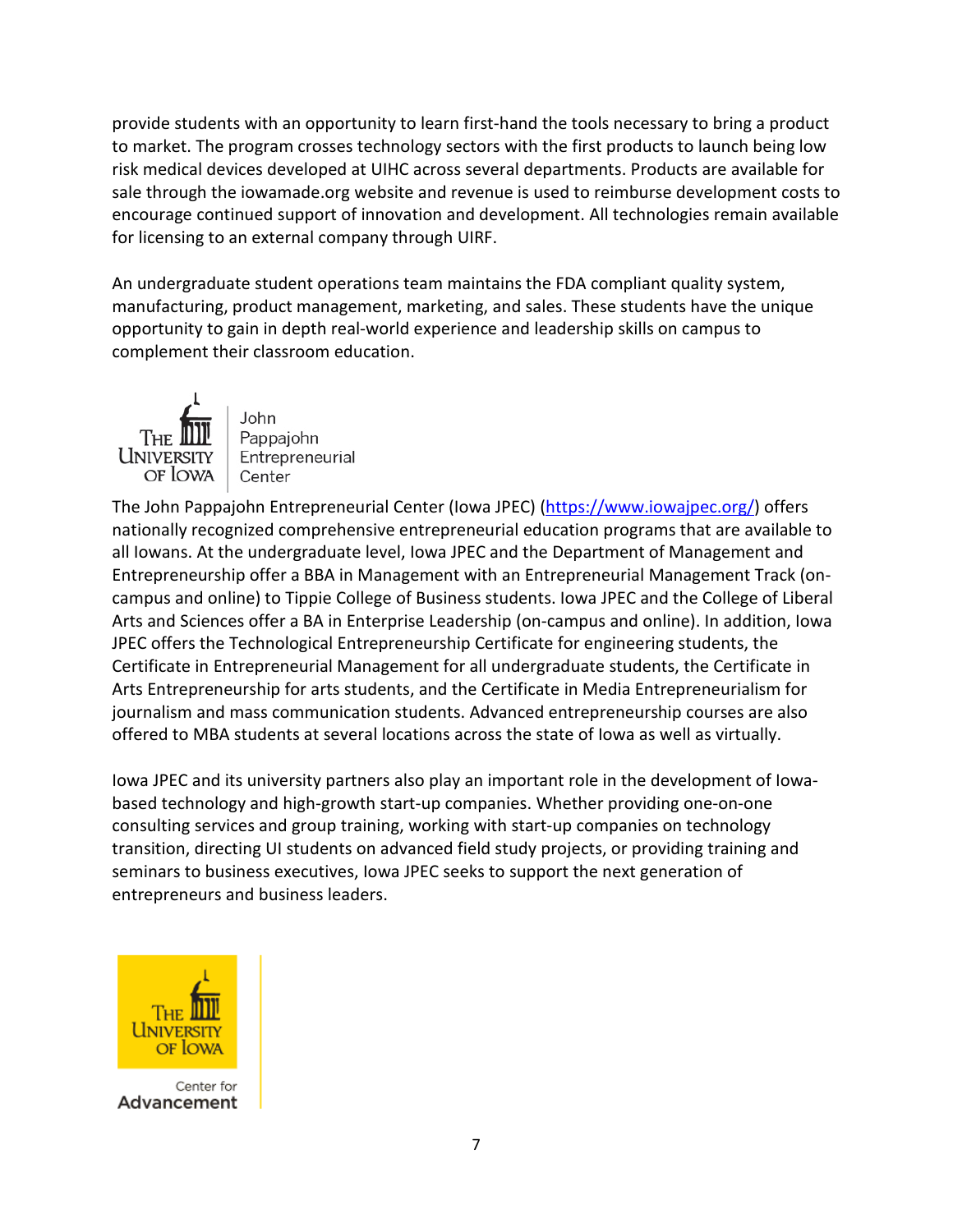The University of Iowa Center for Advancement (UICA) [\(https://www.foriowa.org/\)](https://www.foriowa.org/) advances the UI through engagement and philanthropy, and its Corporate and Foundation Relations group promotes economic development through connecting corporate partners with the UI's strengths. In addition to connecting established companies with the university, the Center for Advancement is a key player in tapping UI's extensive alumni base to support entrepreneurship and technology commercialization through monetary resources and, equally important, advice and expertise.



UI Pharmaceuticals [\(https://uip.pharmacy.uiowa.edu/\)](https://uip.pharmacy.uiowa.edu/) is a fee for service entity on the University of Iowa Campus that provides contract drug manufacturing (CDMO) services to academic, biotech, and pharmaceuticals clients. These services range from early-stage formulation development, analytical method support, clinical trial material manufacturing, to commercial product manufacture and support. It is organizationally structured as a division of the UI College of Pharmacy and employs approximately 85 pharmaceutical professionals. UI Pharmaceuticals has been operating for nearly 45 years and supports the manufacturing and testing of both clinical and commercial products. The seven departments that comprise the program are as follows:

- Sterile Manufacturing
- Non-Sterile Manufacturing
- Quality Assurance
- Analytical Services
- Preformulation and Formulation Development
- Business Development
- Engineering and Facilities

## **Center for Biocatalysis and Bioprocessing**

The Center for Biocatalysis and Bioprocessing (CBB) [\(https://cbb.research.uiowa.edu/\)](https://cbb.research.uiowa.edu/) is an academic center on the campus of the University of Iowa focused on advancing biotechnology through the creation and dissemination of discoveries in the biocatalytic sciences. The Center's core missions are to 1) enhance student education, 2) promote faculty research, 3) support economic development, and 4) grow a thriving workforce in biotechnology.

The Center is proud of its exceptional microbial bioprocessing facility that operates within the University of Iowa Research Park. This facility provides a unique campus environment to promote its education, research, economic and workforce development missions. As an internationally recognized contract development and manufacturing operation (CDMO), the CBB facility specialized in the optimization and scale-up of complex bioprocesses for the production of pilot-scale, high valued bio-based chemicals. Most notably, the CBB's facility fills a worldwide niche to produce recombinant proteins of commercial and research value.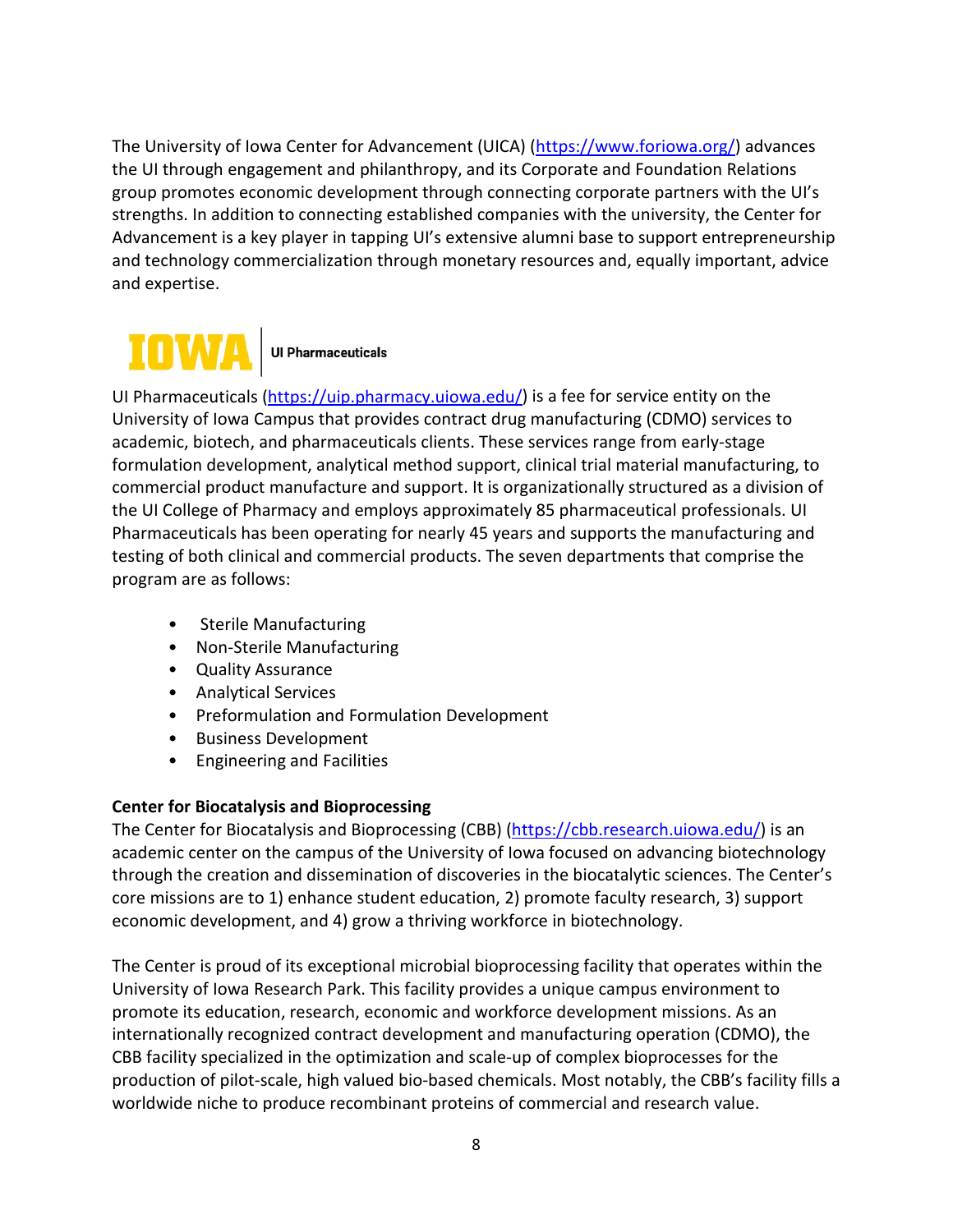A fraction of these proteins is produced under strict standards defined by the U.S. Food and Drug Administration (FDA), referred to as *current good manufacturing practices* (cGMP). The CBB's cGMP suite operates under the 2008 FDA guidance for Phase I clinical studies, which means the products produced under this standard can be used to determine the safety and efficacy of putative therapeutics. The CBB's cGMP operation is ideally suited for startup companies with limited budgets who need information for the Chemistry, Manufacturing, and Control (CMC) section of their Investigative New Drug (IND) applications required by the FDA before Phase I clinical trial testing can begin. Products manufactured in the CBB's cGMP suite can be used for toxicity testing, stability analysis, and, finally, administration to human volunteers in the phase 1 clinical trial. The CBB operates the only facility in the State of Iowa that manufactures vaccines and therapeutic proteins for Phase I clinical trials in people.

From the standpoint of economic development, the Center's microbial bioprocessing facility provides an unmatched expertise in biotechnology that attracts clients from around the world. Clients range from international corporations to virtual startups. In addition, the facility's professional staff supports clients who are preparing SBIR/STTF grant applications and our staff consults for companies preparing IND applications for the FDA. An exciting initiative for the CBB's biomanufacturing facility is a potential partnership with an international company to produce recombinant-reagents targeted for the cultivation of specialized cell for novel cell and gene therapeutics, including those for personalized medicine. These r-reagents represent a critical part of the national supply chain for biomanufacturing of the next generation of biotherapeutics.

#### **College of Engineering**

The UI College of Engineering [\(https://engineering.uiowa.edu/\)](https://engineering.uiowa.edu/) is educating nearly 2,000 undergraduates and 280 masters and PhD students. The College recently completed a \$37 million, 65,000-square-foot addition to the Seamans Center for the Engineering Arts and Sciences. The addition includes expanded classrooms, collaborative learning spaces, learning and discovery in fluid mechanics, sustainability, advances in teaching and conducting research in computer-aided design and simulation, and fosters engineering and the arts.

There are 15,265 engineering alumni living and working throughout the world – 4,432 alone in the state of Iowa – many with corporate and personal ties to the College through recruitment, mentoring, guest seminars, faculty consulting, sponsored research, financial giving, and other interactions. Among distinguished alumni are eight members of the National Academy of Engineering.

Key research units at the College of Engineering include:

• [Center for Bioinformatics and Computational Biology](http://genome.uiowa.edu/) -- High-performance computational and informational resource to help researchers learn about genetic basis of human disease and other biomedical phenomena. Also enables interdisciplinary research in basic life sciences and applied medicine.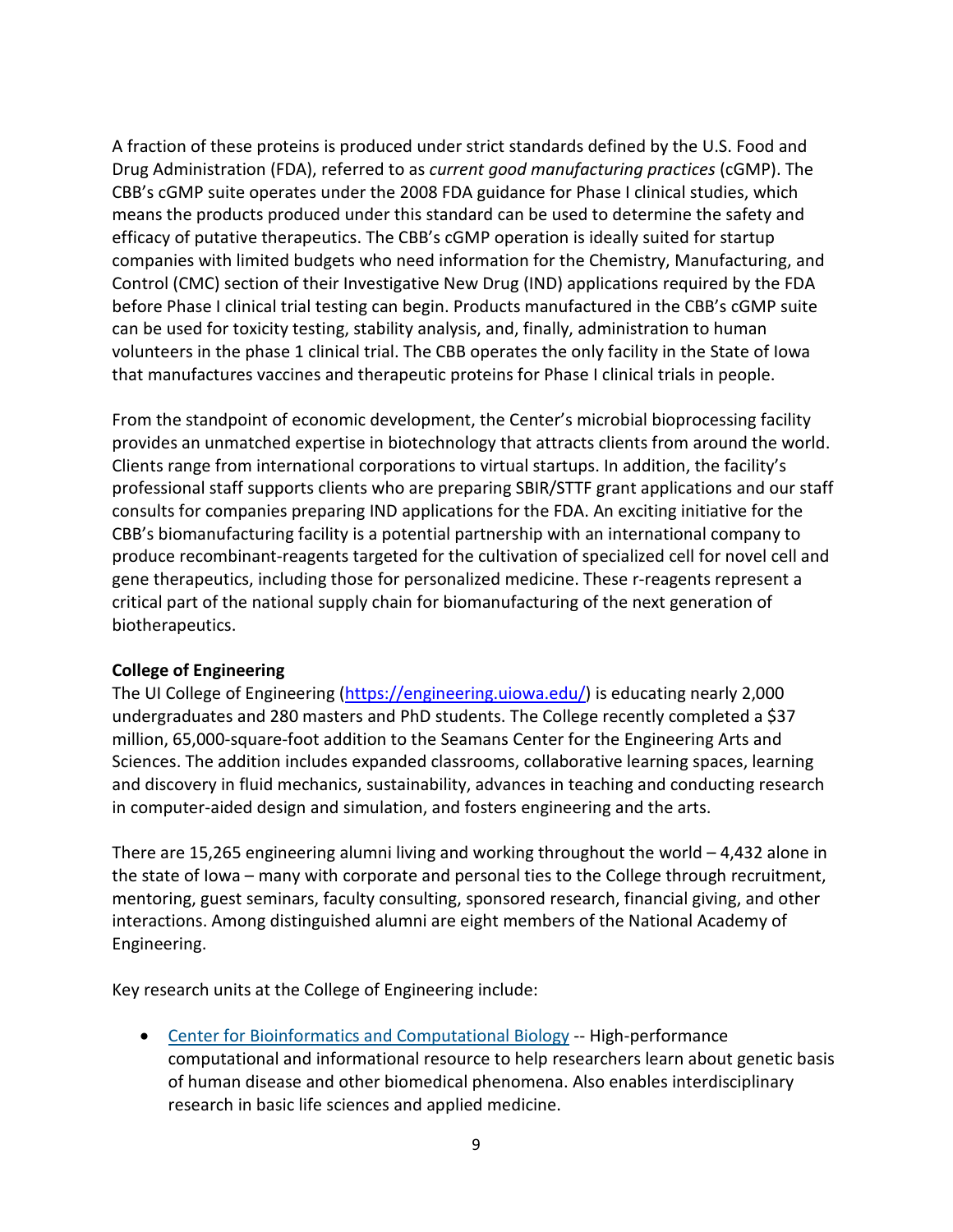- [Iowa Technology Institute](http://www.ccad.uiowa.edu/) -- Conducts basic and applied research in modeling and simulation and comprises the following seven units: Advanced Manufacturing Technology Group (AMTech); Biomechanical of Soft Tissue Program (BioMost); Musculoskeletal Imaging Modeling and Experimentation MIMX); National Advanced Driving Simulator (NADS); Operator Performance Laboratory (OPL); Reliability and Sensory Prognostics Systems (RSPS): and Virtual Soldier Research Program (VSR).
- [NADS](https://www.nads-sc.uiowa.edu/) [—](https://www.nads-sc.uiowa.edu/) [National Advanced Driving Simulator](https://www.nads-sc.uiowa.edu/) -- Home to the largest driving simulator in the US, the National Advanced Driving Simulator (NADS) has been a leader in driving safety research for more than 20 years. Through work with students, faculty, staff, programs, and university-wide collaborators, NADS partners with government, industry, and academic leaders to improve safety by researching the connection between drivers, motor vehicles, and road users.
- IIHR [Hydroscience & Engineering](http://www.iihr.uiowa.edu/) -- Acknowledged international leader in fluid mechanics, environmental hydraulics, and water and air resources. Home of the Iowa Flood Center, engaged in flood projects in several Iowa communities and employs several graduate and undergraduate students participating in flood-related research; and the Lucille A. Carver Mississippi Riverside Environmental Research Station, which conducts unique interdisciplinary educational and research programs focusing on river ecology in a holistic way.
	- o IFC [Iowa Flood Center](http://iowafloodcenter.org/) -- Born out of the 2008 floods, the Iowa Flood Center at the University of Iowa provides Iowans with accurate, science-based information to help them assess and understand their flood risks. The center's goal is to improve flood monitoring and prediction capabilities in Iowa, while developing strategies to help mitigate and prevent future flood damages.
	- $\circ$  IGS [Iowa Geological Survey](http://www.iihr.uiowa.edu/igs) -- The Iowa Geological Survey has a rich scientific history in the state, serving Iowans for more than 150 years through the collection and analysis of geologic and groundwater data. With this information, the IGS helps effectively understand Iowa's natural resources for long-term sustainability and economic development.
- [Iowa Institute for Biomedical Imaging](http://www.iibi.uiowa.edu/) -- Aims to foster multi-disciplinary and crosscollege research and discovery in biomedical imaging and image analysis, and improve training and education.
- Interdisciplinary Research Centers
	- o [Carver Family Center for Macular Degeneration](https://www.carverlab.org/)
	- o [Center for Global and Regional Environmental Research](http://cgrer.uiowa.edu/)
	- o [Center for Health Effects of Environmental Contamination](http://www.cheec.uiowa.edu/)
	- o [Center for International Rural and Environmental Health](http://www.public-health.uiowa.edu/cireh/)
	- o [Environmental Health Sciences Research Center](http://cph.uiowa.edu/ehsrc/)
	- o [Heartland Center for Occupational Health and Sustainability](http://www.public-health.uiowa.edu/heartland/)
	- o [Iowa Injury Prevention Research Center](http://www.public-health.uiowa.edu/IPRC/index.html)
	- o [Iowa Superfund Basic Research Program](http://iowasuperfund.uiowa.edu/)
	- o [John and Marcia Carver Nonprofit Genetic Testing Laboratory](https://www.carverlab.org/)
	- o NSF [Center for Environmentally Beneficial Catalysis](https://kuscholarworks.ku.edu/handle/1808/907)
	- o [Orthopaedic Biomechanics Laboratory](https://uiowa.edu/uiobl/)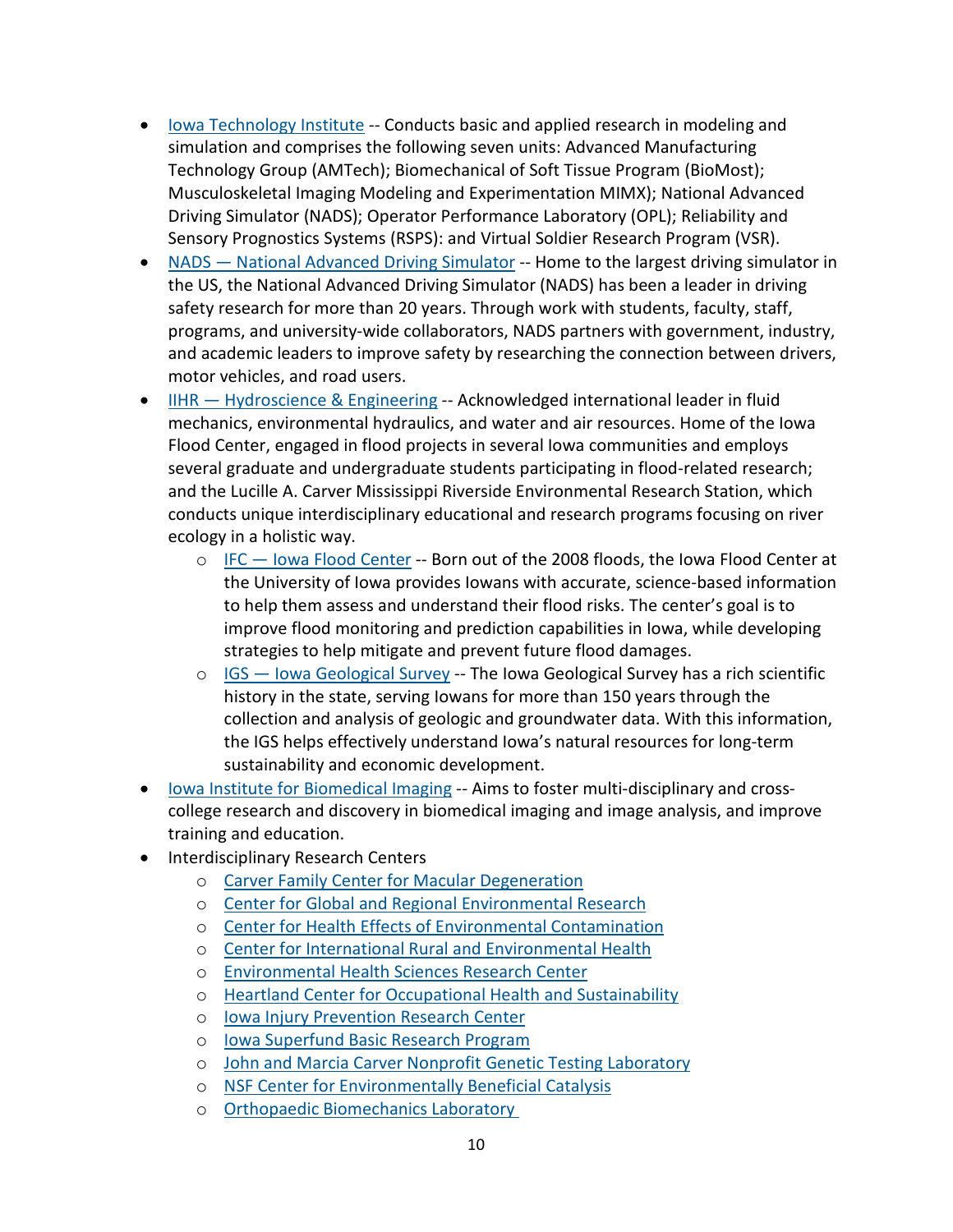- o [Photopolymerizations Center \(NSF I/UCRF\)](http://user.engineering.uiowa.edu/%7Ecfap/iucrc_introduction.htm)
- o [Public Policy Center](http://ppc.uiowa.edu/)
- o [UI Informatics Initiative](http://informatics.uiowa.edu/)
- o [UI Water Sustainability Initiative](http://www.iihr.uiowa.edu/watersustainability/)

### **III. UI's Economic Development Activities in FY21**

#### **Impact on economic growth in Iowa**

- The UI Research Park is home to 32 companies, employing over 2500 total employees, 800 of those located on the park. Total payroll associated with Park companies is more than \$2.9 million.
- UI Ventures currently supports 47 companies including 1 that formed in FY20.
- MADE had 4 products on the market in FY21 and students continued to develop an additional 7 products originating from the Colleges of Medicine and Dentistry, and the UIHC Dept of Nursing.
	- o Two MADE student graduated and had multiple job offers directly related to their work at MADE.
- Protostudios resumed client work in August of 2020. By early 2021 Protostudios monthly billings had surpassed pre-COVID levels.
- The Protostudios UIHC office opened in August of 2020. UIHC Client traffic has been high with meetings almost every day.
- About 60% of Protostudios' projects are medically related.
- 2020 also saw the first academic introduction of the Protostudios designed and manufactured teeth. Hundreds of these have been sold and used by students to practice dental procedures. Each tooth design was guided by dental college professors to provide the look and material feel of real teeth. Each tooth consists of multiple 3D printed layers mimicking major tooth components e.g. enamel, dentin, pulp, nerve, and decay.
- The fully vaccinated Protostudios' team traveled to both UNI and Iowa State to meet with our sister organizations (TechWorks & CIRAS). Communication and cooperative development continues with each of them.
- The second student employed by Protostudios graduates in December and has accepted a job in Decorah Iowa. His job is a virtual parallel to his Protostudios job experience.
- Iowa JPEC

| $\circ$   | Start-up Companies Served (New Business Starts)    | 233       |
|-----------|----------------------------------------------------|-----------|
| $\circ$   | Program, Seminar & Workshop Participants           | 4,808     |
| $\bigcap$ | <b>Estimated Job Creation</b>                      | 364       |
| $\bigcap$ | Hours dedicated to Clients                         | 13,605    |
|           | o Total Clients (Individuals receiving assistance) | 833       |
|           | $\circ$ Total Youth Impacted (K-12)                | 51,394    |
| $\circ$   | Seed Money Awarded                                 | \$606,200 |
|           |                                                    |           |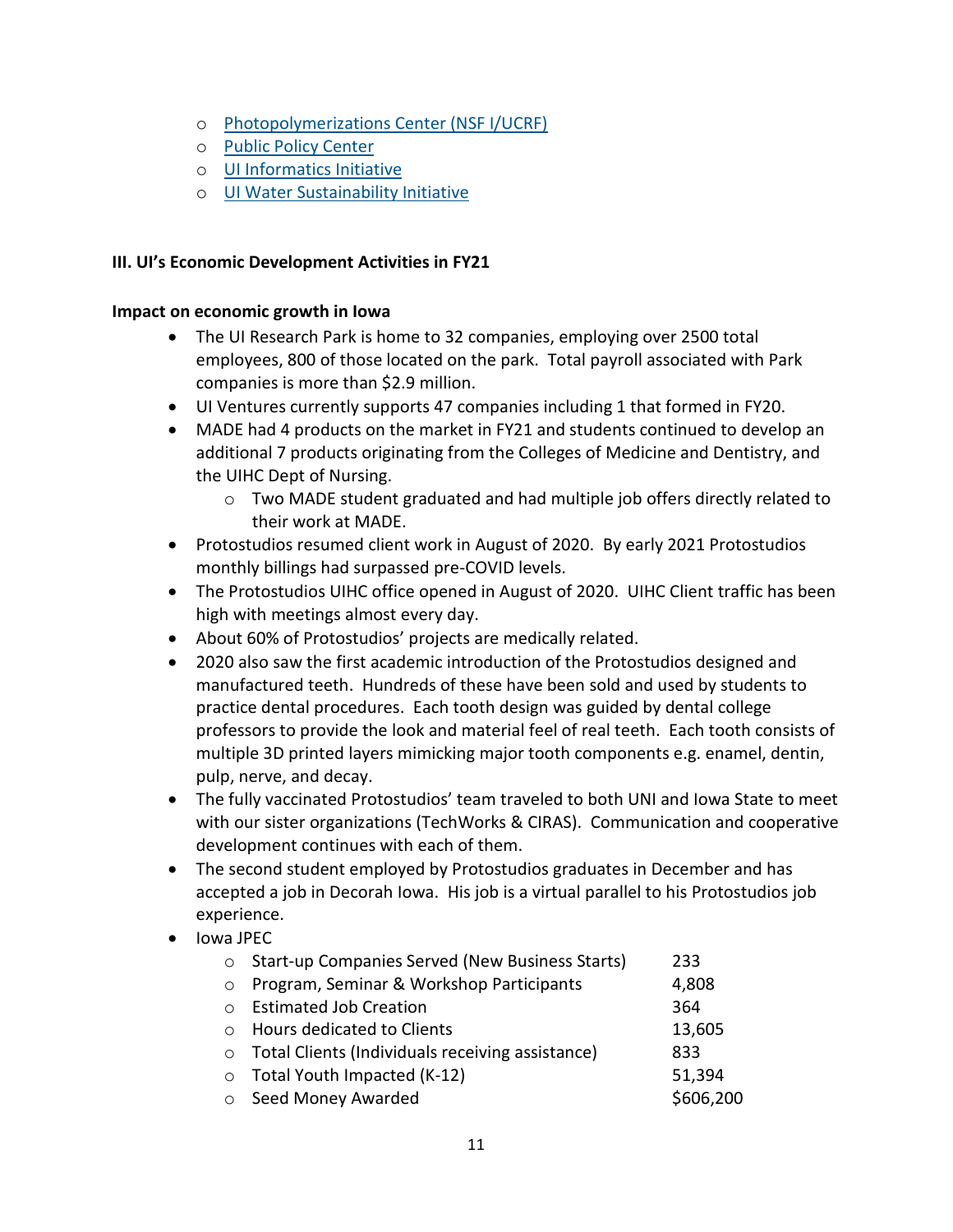o Total Participants Across All Programs) 10,522

(Including Academic, Outreach, and Youth)

- UI Center for Advancement assists with aligning recruiting efforts and providing access to UI faculty and staff. It promotes corporate partner and foundation student scholarship and programming opportunities. UICA facilitates UI's partnership with ICR Iowa to promote "Boomerangs" to return to the state to fill job openings.
- In FY21 UI Pharmaceuticals worked with ~100 different clients to manufacture and testing ~120 individual lots of material, resulting in ~\$18.8M in total revenues. Of particular note these projects include two NIH Task Order programs for investigational drugs to treat Jansen metaphyseal chondrodysplasia [\(https://uip.pharmacy.uiowa.edu/news/2020/12/ui](https://uip.pharmacy.uiowa.edu/news/2020/12/ui-pharmaceuticals-awarded-nih-ncats-grant-dosage-form-development-and-manufacturing)[pharmaceuticals-awarded-nih-ncats-grant-dosage-form-development-and-manufacturing\)](https://uip.pharmacy.uiowa.edu/news/2020/12/ui-pharmaceuticals-awarded-nih-ncats-grant-dosage-form-development-and-manufacturing), and COVID-19. Additionally, UI Pharmaceuticals support of client Actuate Therapeutics, resulted in the receipt of Fast Track FDA Designation for their product 9-ING-41 for the treatment of adults and children with advanced refractory cancers [\(https://uip.pharmacy.uiowa.edu/news/2021/08/ui-pharmaceutical-client-actuate](https://uip.pharmacy.uiowa.edu/news/2021/08/ui-pharmaceutical-client-actuate-therapeutics-receives-fast-track-fda-designation-9)[therapeutics-receives-fast-track-fda-designation-9\)](https://uip.pharmacy.uiowa.edu/news/2021/08/ui-pharmaceutical-client-actuate-therapeutics-receives-fast-track-fda-designation-9). UI Pharmaceuticals currently supports client programs across the United States as well as in Europe, Asia, Africa, and South America.
- The Center for Biocatalysis and Bioprocessing supported projects with 5 clients based in Iowa, 11 clients from elsewhere in the U.S., and 5 located outside the U.S. in FY21.
- Industry partnerships at the College of Engineering offer support for research and technology development in addition to experiential learning opportunities for Iowa engineering students. In FY21, notable partnerships included:
	- Collins Aerospace (gift funding and sponsored research with Tom Schnell)
	- Carver Trust (lab kits, student support, faculty support, labs with focus on biomedical engineering)
	- Deere Foundation (gift funding and programmatic support in Mechanical Engineering)
	- Providing students with opportunities to work with businesses, particularly Iowa businesses, is a priority for the College of Engineering.
	- 125 unique engineering students participated in a co-op or internship in FY21.
	- 96 of those students were in the state of Iowa
	- 76.8% were in the state of Iowa
	- Engineering students worked for 117 different employers

#### **Promotion of economic growth in Iowa**

- UI Ventures continues to build a stronger economic development pipeline through programs that support business executive interactions, coaching and connections with investors, business strategy support, and other startup resources. In FY21, UI faculty/staff companies were awarded \$5,508,545 in SBIR/STTR grants across 9 companies and 8 companies secured equity funding totaling \$57,050,000. One spin out company was acquired for \$295 million.
- UI Research Park's BioVentures Center traditionally monthly host lunch and learns in collaboration with SBDC and JPEC throughout the year for start-up companies and the multi-purpose room and other conference rooms in the BVC are used by several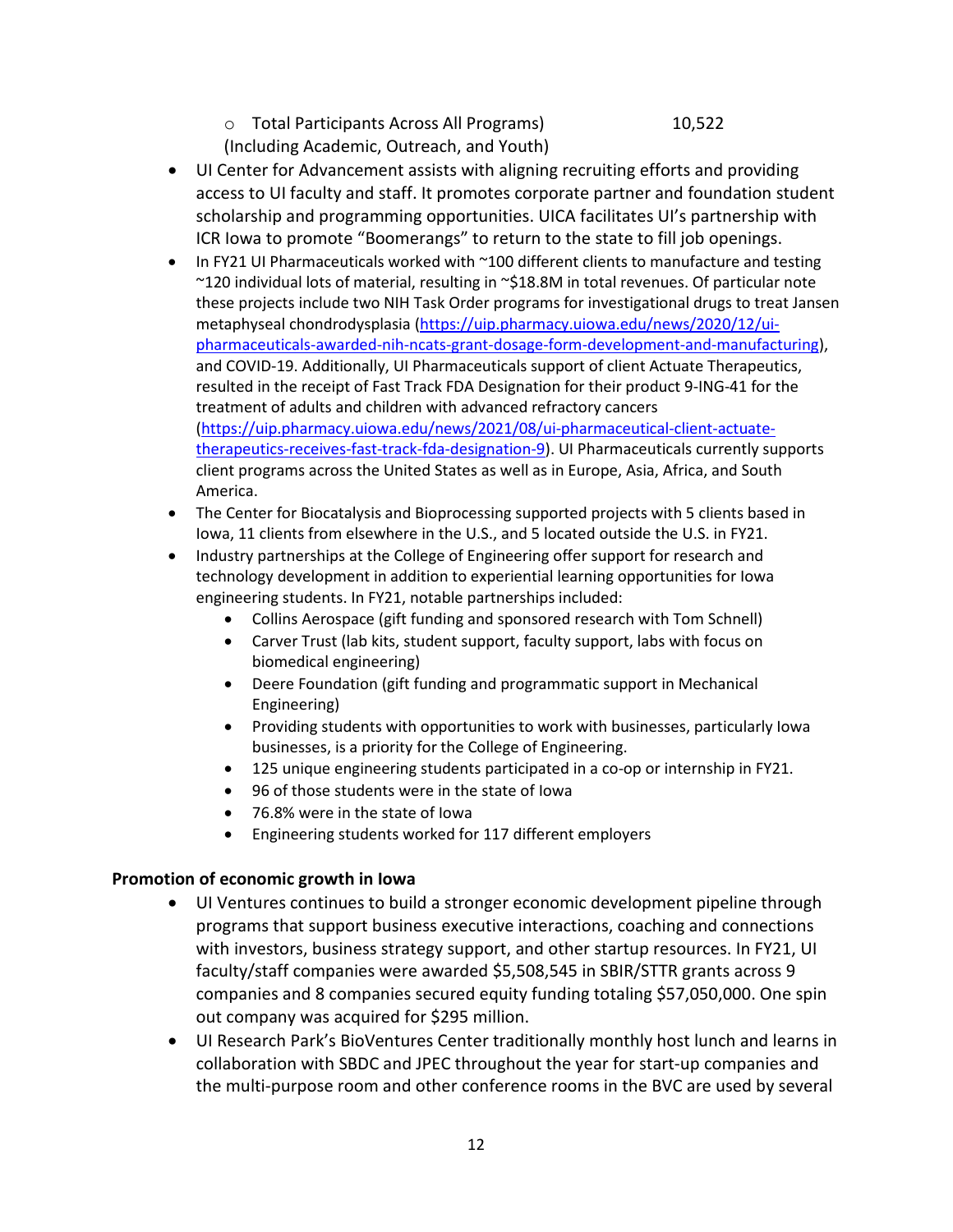collaborating groups, including the Iowa Innovation Corporation and the Iowa Economic Development Authority (IEDA). These activities were suspended due to COVID but are anticipated to return once allowed.

- Iowa JPEC:
	- o Academic Program Iowa JPEC delivers campus-wide and online undergraduate education and technology innovation coursework in the MBA program. Majors (BA or BBA) and certificate programs exist for all undergraduate students at UI including specialized programs for students in engineering, performing arts, and journalism. During FY21, 4,566 students enrolled in 135 classes, 334 students received a degree and 130 students earned an entrepreneurship certificate.
	- $\circ$  Bedell Lab Student Incubator The student incubator housed at the 10,000 sq. ft. Bedell Entrepreneurship Learning Laboratory has 17 private offices for the most advanced start-ups, numerous co-working spaces for the others, and several conference rooms. This campus-wide program is open to students from every college and major. The students receive intense mentoring and support as they launch or expand their businesses. The program, one of the first of its kind in the nation, has impacted 1,503 students since opening in 2004. During FY21, the Startup Incubator supported 45 student start-ups made up of 61 students. An example of a student startup supported by the Startup Incubator in FY21:
		- Hawkeye Surgical Lighting, founded by Anthony Piscopo (19BS Biology), a second-year medical student in the Carver College of Medicine, and David Christianson, a third-year neurosurgery resident, partnered to solve a decades-old operating room problem—poor lighting and visualization during surgery. They created a compact surgical light that causes gliomas (cancerous brain tumors) to glow bright red, a technology previously only available through bulky multimillion-dollar microscopes. Piscopo and Christianson built the idea into a feasible business by participating in Iowa JPEC's UI Innovators (NSF I-Corps) Workshop. They are continuing to grow the company in the graduate student track of the Hawkeye Summer Accelerator program. Their minimum viable product is currently being tested on human patients in 10 different operating rooms at University of Iowa Hospitals & Clinics.
	- o Hawkeye Summer Accelerator Throughout the twelve-week program, accelerator teams meet daily to launch their start-up by using Lean LaunchPad methodologies. Through brunch-and-learns, work sessions with experienced mentors, weekly pitches, and lectures, the Hawkeye Startup Accelerator aims to drive the start-up process for students, while increasing their start-ups' chance for success. In FY21, 15 teams and 24 students participated.
	- o Business plan and pitch competitions Iowa JPEC hosts and sponsors a variety of elevator, business model and business plan competitions for UI students. During FY21, a total of \$599,450was awarded to start-ups.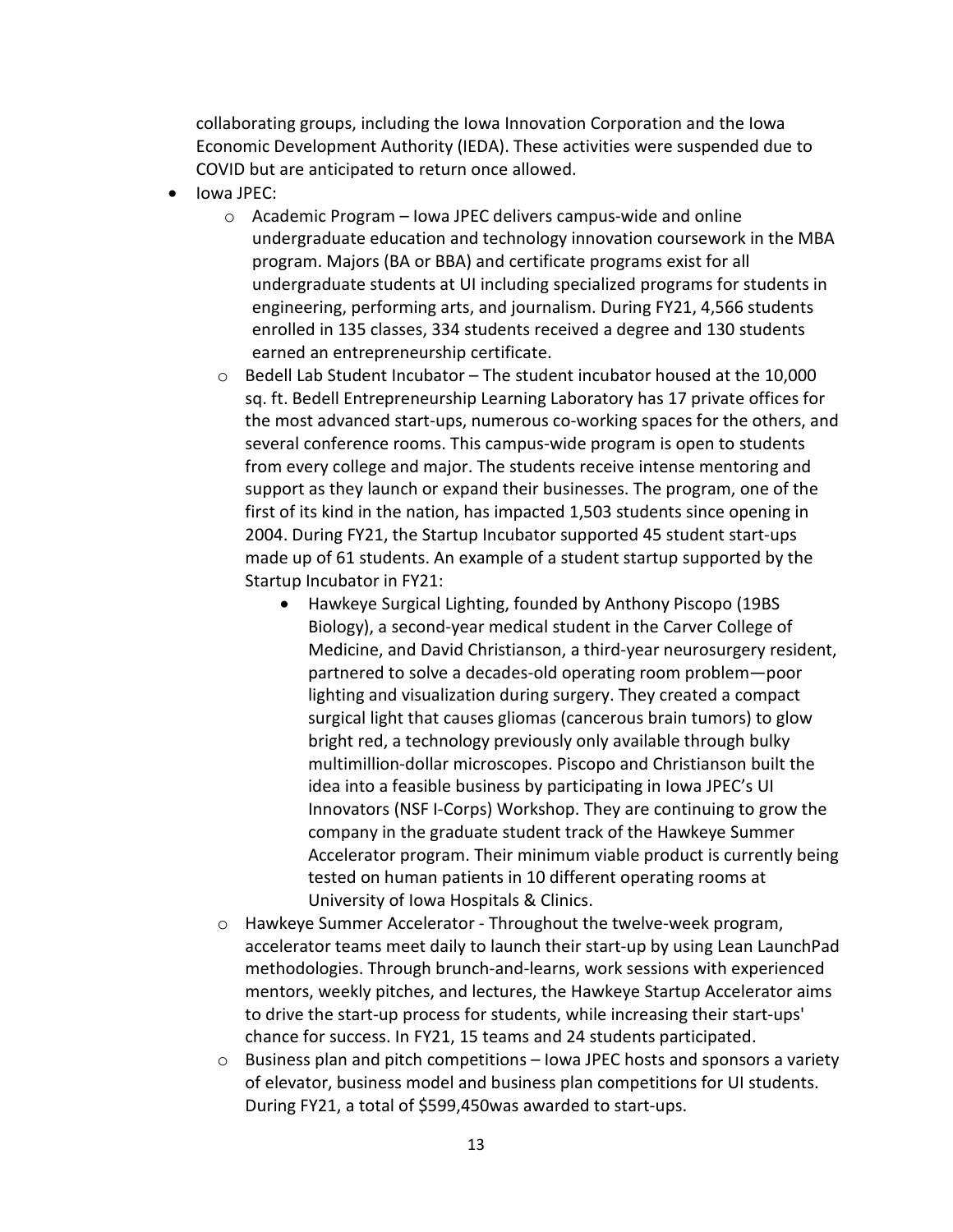- $\circ$  Innovation Challenge In order to increase campus-wide entrepreneurial activity and accelerate technology commercialization, a new year-long training program and competition launched in FY20. Administered by the John Pappajohn Entrepreneurial Center and co-sponsored by the Office of the Vice President for Research, UI Research Foundation and Office of the Chief Innovation Officer, the program had 117 participants in FY21.
- $\circ$  IdeaStorm Competitions are entry level pitch competitions that require no prior experience. Students simply share their idea with the crowd in two minutes or less. This introduced 118 new students to entrepreneurship in FY21.
- $\circ$  Game Changer This is a new online event that provides participants with a platform to develop 'impact driven entrepreneurship' that will address a United Nations Sustainable Development Goal. During FY21, 16 students participated.
- Jacobson Institute for Youth Entrepreneurship The Jacobson Institute is a comprehensive program that enriches K-12 students' lives through classroom and practical educational experiences. Programming and impact include:
	- o BizInnovator Program Curriculum and teacher training focused on entrepreneurship and business. In FY21, 283 teachers from 250 schools in 41 states used the curriculum nationwide and impacted 12,756 students.
	- o STEM Innovator Program This professional development program for teachers infuses innovation and entrepreneurship into K-12 classrooms. In FY21, 361 educators from 145 schools in 18 states received curriculum, training, and support, impacting 37,903 students.
	- o Summer Camps Offered online (COVID), Naperville, IL and West Des Moines, IA. 51 youth from 7 states participated. Participants ranged in age from 5th-12th grades.
	- $\circ$  Innovator Competition Competition for high school students to showcase their business startup, invention, or innovation. 431 students from 101 schools across 28 states participated. A total of \$6,500 in seed capital was awarded.
- Seminars, Workshops, and Lecture Series Iowa JPEC hosted more than 94 different opportunities last year for students, faculty, and people from the community. In FY21, over 4,808attendees came to learn from experienced entrepreneurs on a variety of topics.
- Alumni-Student Mentoring Program This program was established to connect entrepreneurship students with esteemed alumni to enhance students' professional and personal development for future success. In FY21, 275 students were paired alumni mentors.
- Okoboji Entrepreneurial Institute Iowa JPEC established the annual, week-long Okoboji Entrepreneurial Institute (OEI) in a partnership among state of Iowa universities and colleges, as well as Iowa Lakes Corridor Development in 2006. Today, this summer program continues to provide students with an immersion into entrepreneurship and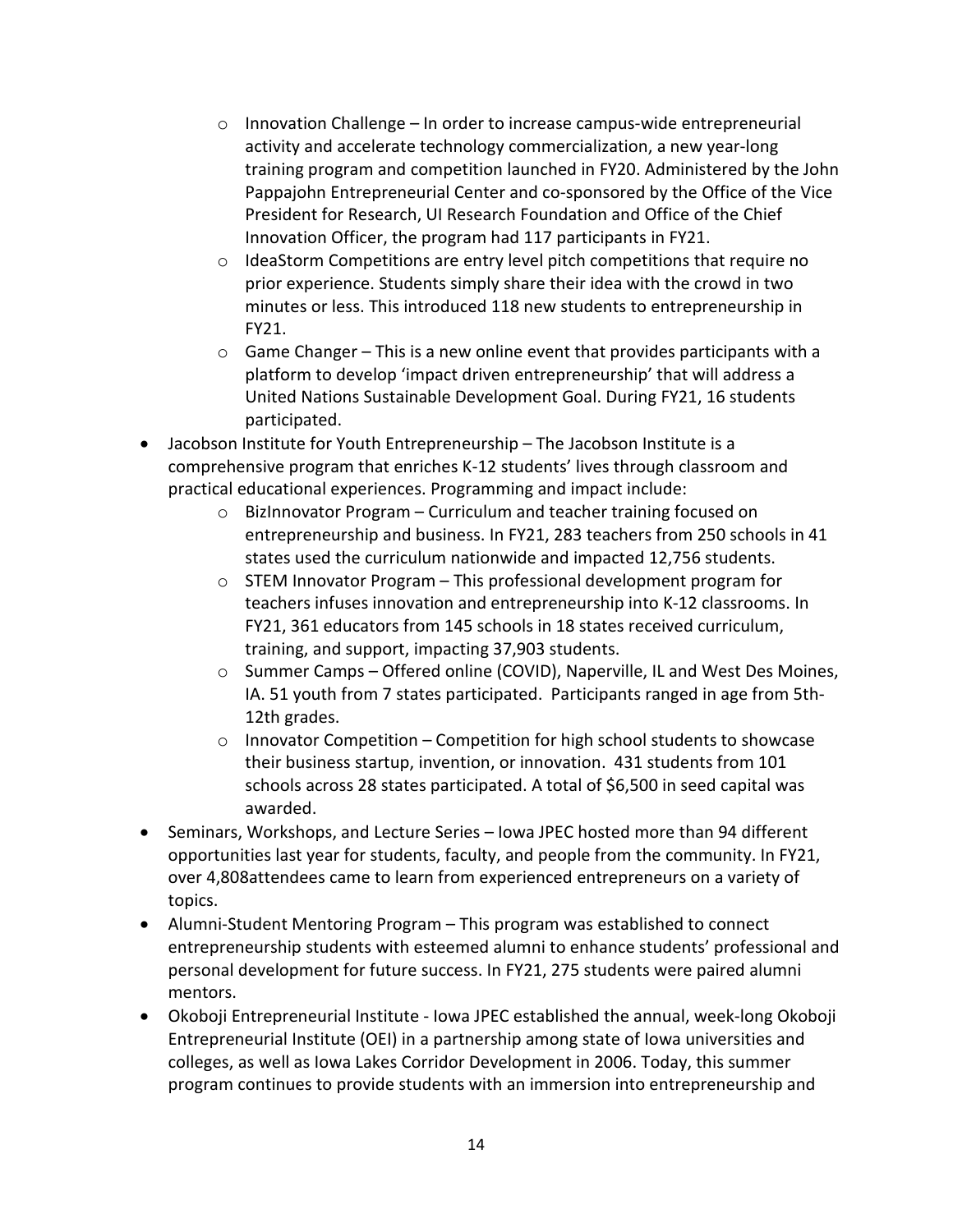business strategy and develop an outstanding network of peers and business professionals. In FY21, this program was not held due to COVID-19.

• Student Organizations – Several campus-wide clubs and organizations focused on entrepreneurship are sponsored by Iowa JPEC.

#### **Summary of FY21 economic development activities**

• UIRF:

|                     | <b>FY16</b> | <b>FY17</b> | <b>FY18</b> | <b>FY19</b> | <b>FY20</b> | <b>FY21</b> |
|---------------------|-------------|-------------|-------------|-------------|-------------|-------------|
| <b>Disclosures</b>  | 151         | 93          | 143         | 83          | 95          | 101         |
| Licenses + options  | 40          | 58          | 51          | 48          | 37          | 47          |
| Patent applications | 297         | 148         | 153         | 160         | 146         | 95          |
| Provisionals        | 88          | 49          | 35          | 42          | 36          | 40          |
| <b>PCTs</b>         | 29          | 29          | 17          | 16          | 24          | 13          |
| Regular US          | 142         | 83          | 44          | 53          | 38          | 26          |
| Foreign             | 126         | 36          | 57          | 49          | 48          | 16          |
| Issued patents      | 67          | 42          | 74          | 54          | 72          | 86          |
| <b>US</b>           | 25          | 24          | 27          | 22          | 17          | 29          |
| Foreign             | 42          | 18          | 47          | 32          | 55          | 57          |

- Wellmark Venture Capital Fund
	- o Four companies funded at \$100,000 each
- Business Consulting Program
	- o Iowa clients served 70

- o Industries include: profit, non-profit, NGO, start-up/entrepreneurial, retail, engineering, financial, veterans' services, software/IT, manufacturing, restaurant, research, event coordinating
- o Iowa counties represented 13
- o Johnson, Polk, Scott, Linn, Muscatine, Plymouth, Iowa, Woodbury, Cerro Gordo, Blackhawk, Jackson, Benton, Buchanan, Dallas, Clinton, Dubuque, Scott
- o Hours dedicated to one-on-one consulting 12,636
- Institute for International Business
	- o Iowa clients served 3

- o Industries include: international trade, food processing/consumer products, medical devices
- o Iowa Counties represented: Benton, Des Moines, Johnson
- Iowa Innovation Associates (IIA) Internship Program
	- o Student internships 23<br>
	23<br>
	28 Iowa businesses served
	- $\circ$  lowa businesses served
	- o Iowa counties represented 5
	- o Linn, Johnson, Polk, Dubuque, Scott Industries include: Agriculture, Real Estate, Non-Profit, event planning, Environmental, Automotive, Finance, Medical, Data Analytics, software/IT, retail, marketing
- National Science Foundation NSF I-Corps Program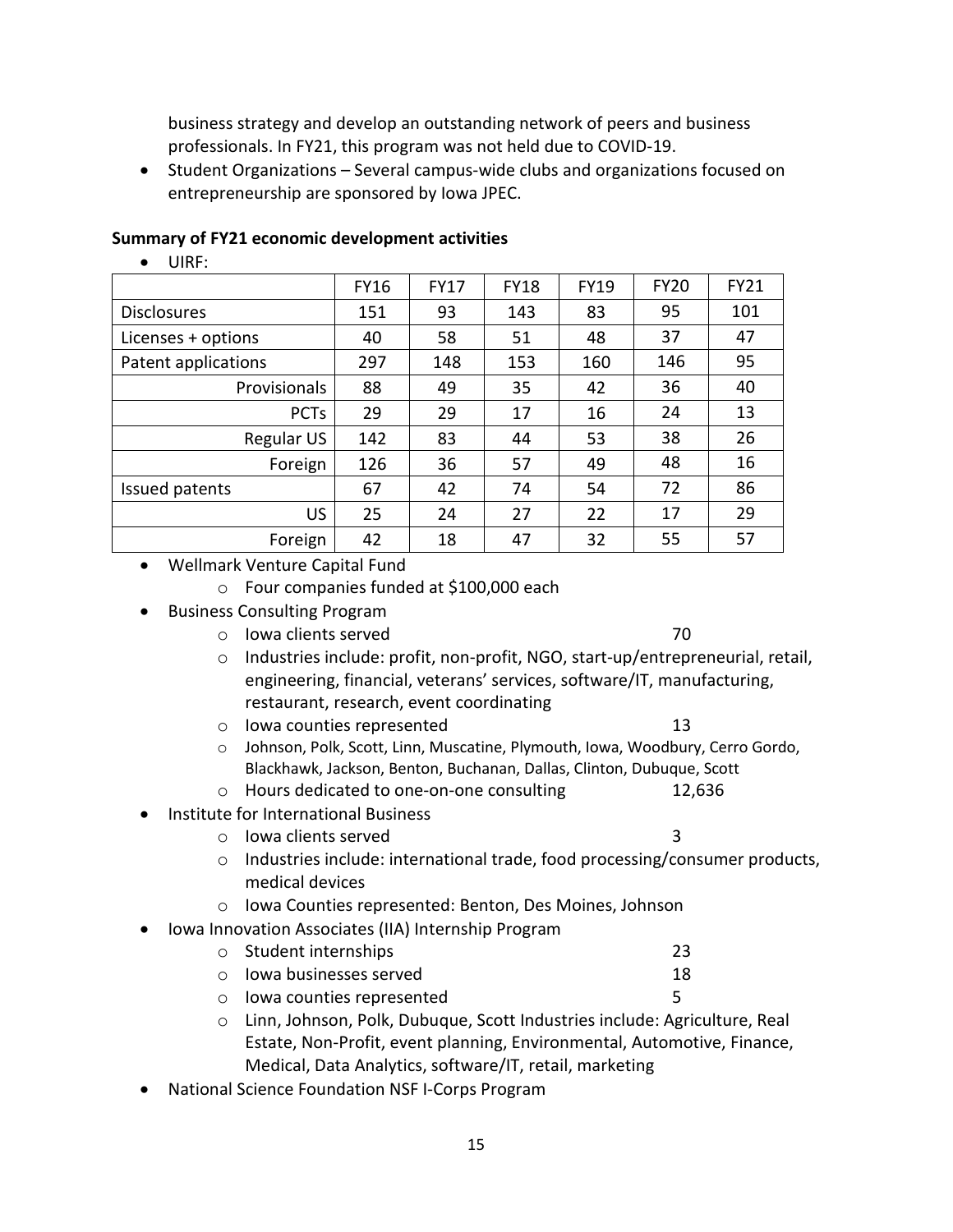| $\bigcap$                                | Number of businesses                             | 39          |  |  |  |  |
|------------------------------------------|--------------------------------------------------|-------------|--|--|--|--|
| $\circ$                                  | Number of participants (faculty & staff)         | 50          |  |  |  |  |
| Hawkeye Summer Accelerator               |                                                  |             |  |  |  |  |
| $\bigcap$                                | Number of teams                                  | 15          |  |  |  |  |
| $\circ$                                  | Number of participants                           | 24          |  |  |  |  |
| <b>Small Business Development Center</b> |                                                  |             |  |  |  |  |
| $\circ$                                  | Start-ups companies served (new business starts) | 14          |  |  |  |  |
| $\circ$                                  | Total clients counseled (individuals assisted)   | 322         |  |  |  |  |
| $\circ$                                  | Estimated job creation                           | 123         |  |  |  |  |
| $\bigcap$                                | Hours dedicated to clients                       | 903         |  |  |  |  |
| $\circ$                                  | Total capital $-$ loans $+$ equity               | \$7,147,629 |  |  |  |  |
| Ο                                        | Workshops                                        | 0           |  |  |  |  |
|                                          |                                                  |             |  |  |  |  |

#### **Support of Economic Development Outreach in Iowa**

- UICA has presented its Impact Report to dozens of corporate partners to demonstrate specific examples of campus wide engagement with those partners. Examples of engagement include recruitment, experiential learning, board and speaking activity, as well as philanthropic support. The compilation of this information in one report enables UI's corporate partners to evaluate and extend their engagement with the university.
- Venture School Entrepreneurial Training Program Iowa JPEC offers an immersive "Lean LaunchPad", business model canvas, eight-week boot camp training program named Venture School to accelerate start-ups. Venture School is offered in multiple locations across Iowa. The program emphasizes real-world entrepreneurship through experiential learning, a flipped classroom, and immediate feedback. During FY21, workshops were offered in Coralville/UI, Davenport/EICC, Iowa City, Cedar Falls/UNI, Des Moines, Sioux City, Dubuque and Mason City/NIACC. There were 80 teams made up of 99 entrepreneurs.
- UI Small Business Development Center The UI hosts an SBDC that serves a five-county area (Cedar, Johnson, Iowa, Poweshiek, and Washington counties). During FY21, the UI SBDC served 322 start-ups. This contributed to the creation of 124 jobs and \$ 7,147,629.44 in equity being raised.
- Institute for International Business (IIB) The IIB is dedicated to advancing knowledge and international skills in business and educational communities through research, education, and consulting. During FY21, 25 International consulting projects were completed by University of Iowa students and faculty.
- Business Consulting Program Iowa JPEC offers business consulting services to entrepreneurial and start-up companies around the state. During FY21, 103 projects were completed for 70 clients in 22 counties (Johnson, Polk, Scott, Linn, Muscatine, Plymouth, Iowa, Woodbury, Cerro Gordo, Blackhawk, Jackson, Benton, Buchanan, Dallas, Clinton, Dubuque, Scott)
- Iowa Innovation Associates Internship Program Iowa JPEC provides funding support enabling Iowa start-ups to hire UI student interns as they work to grow their businesses. In FY21, 23 students were placed in 18 start-ups in these Iowa counties: Linn, Johnson, Polk, Dubuque, Scott